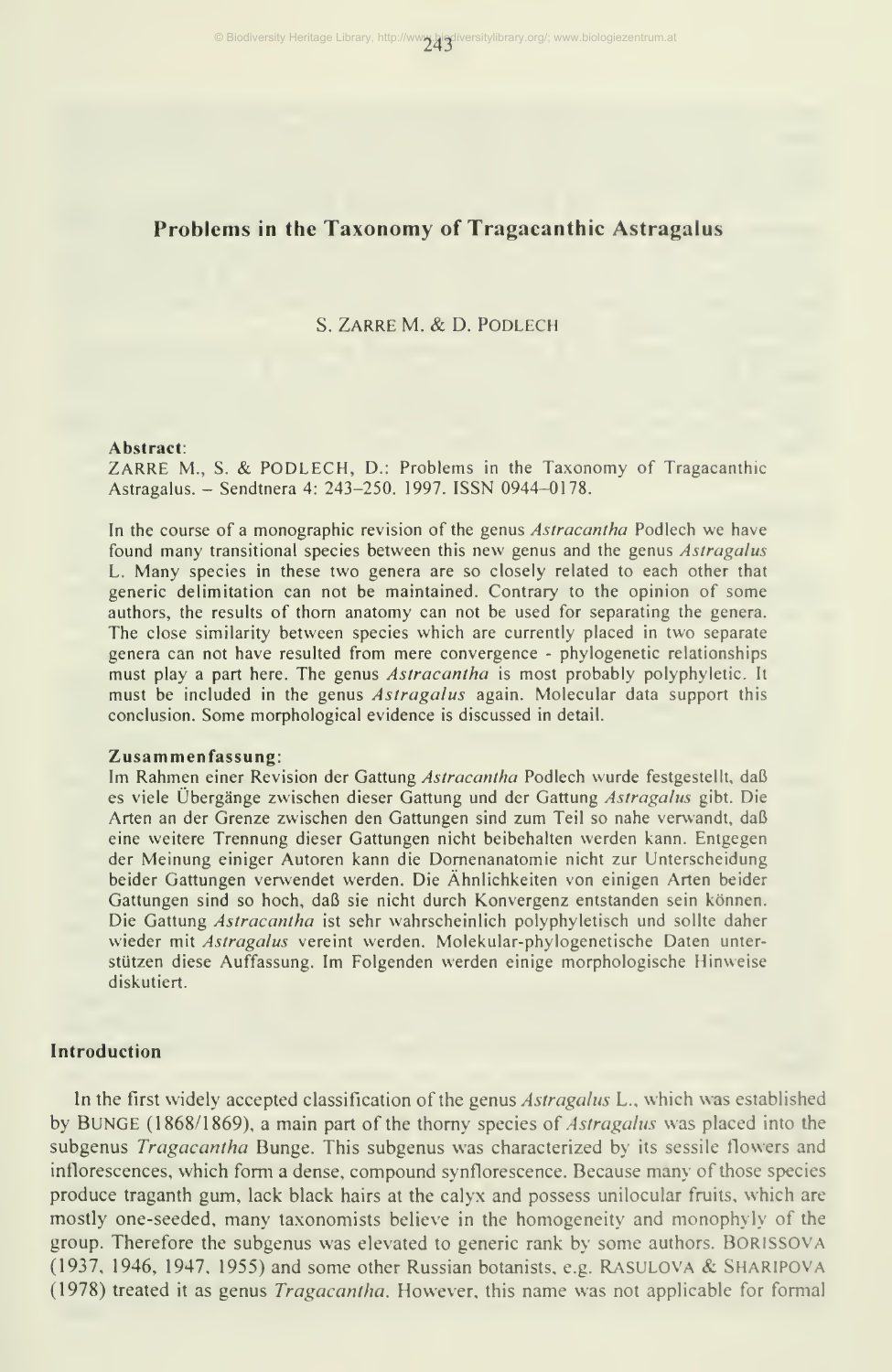reasons (see PODLECH 1983). PODLECH (1983) described the new genus Astracantha for this group. Today this name is generally accepted (GREUTER & RAUS 1986, REER & PODLECH 1986, GREUTER, BÜRDET & LONG 1989, ENGEL <sup>1990</sup> and 1991, LOCK 1989, LOCK & SIMPSON 1991, CZEREPANOV 1995, YAKOVLEV, SYTIN & ROSKOV 1996).

In the course of the work on Astragalus carried out by Podlech (Munich) and his group, the majority of thorny species of the genus has been investigated (Deml 1972, TiETZ 1988, TIETZ & Zarre 1995, TiETZ 1996, Zarre & PODLECH 1996). Within the framework of <sup>a</sup> revision of tragacanthic Astragalus, currently known as Astracantha, we found that generic rank for those thorny species of Astragalus is of no value and offers many problems in taxonomy. Moreover, this group seems to be polyphyletic.

This work is primarily based on the morphological analysis of herbarium material and numerous field observations during three excursions in Iran (by S. Zarre M.), which were supported by the Ministry of Culture and Higher Education of the Islamic Republic Iran.

The term tragacanthic *Astragalus* is used in this paper for the group of thorny species within the genus Astragalus, which were treated by Bunge as subgenus Tragacantha.

## Morphological data

Maintaining an independent genus Astracantha is not possible due to the existence of many intermediates between tragacanthic Astragalus and some sections of Astragalus. Some important cases are listed as follows.

## Sect. Microphysa Bunge:

Section Brachycalyx Bunge of tragacanthic Astragalus is an isolated section in the group. While most of tragacanthic species possess a turbinate calyx A. brachycalyx Fisch. (lectotype of sect. Brachycalyx) has a tubular-campanulate calyx identical with young calyces of  $A$ . microphysa Boiss. (lectotype of sect. Microphysa). A. chartostegius Boiss. & Hausskn. is another species with close relationship to  $\vec{A}$ . microphysa. It was placed in sect. Acidodes Bunge by BOISSIER (1872). Shape of the leaflets, glabrescent stems, stipules and leaves, thinly membranous stipules, whitish corolla, similar form and size of the short hairy calyx are characters which are shared by all three species. The only difference between A. brachycalyx and the other above named species is the absence of peduncles. We have no doubt that A. brachycalyx and A. chartostegius must be placed in the same section. Interestingly, the number of inflorescences in A. chartostegius on each axis is high, so that they seem to build a dense compound synflorescence. In our opinion, this high degree of similarity is unlikely to be the result of convergence.

Calyces in A. microphysa are inflated a short time after anthesis. Moreover, the standard of the latter is not platonychioid as in A. chartostegius and A. brachycalyx. Therefore the separation of the last two species from sect. Microphysa, or specially from A. microphysa, is well supported.

## Relationship between sect. Acidodes and sect. Adiaspastus Bunge:

A. sempervirens Lam. is the lectotype of sect. Acidodes (PODLECH 1990) and A. aureus Willd. is the lectotype of sect. Adiaspastus (ENGEL 1990). In both species the calyx is tubular and not rupturing until maturity. Moreover, the shape of the standard is similar and characteristic in both species: the limb is gradually narrowed into the claw. Although many specimens of A. sempervirens have shortly pedunculate inflorescences, there are some specimens with sessile ones. Moreover, in both cases inflorescences build up a dense compound synflorescence.There is no doubt, that both species belong to one natural group, and both sections must by necessity be synonymized. However, there is a wide disjunction between the ranges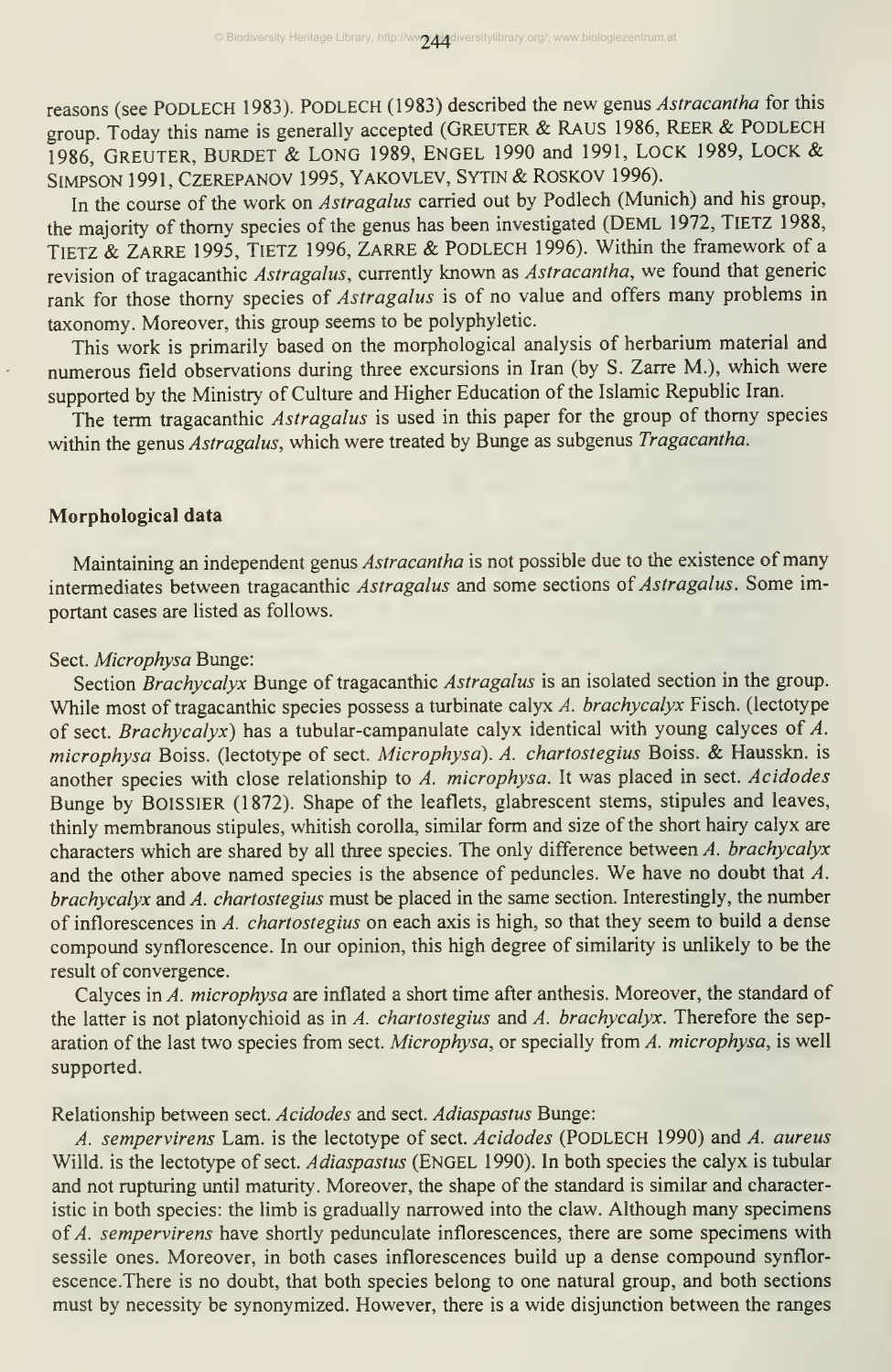245

of the above named species. The most easterly locality of  $A$ , sempervirens is in Greece, where the species is known as  $A$ . *cephalonicus* C.Presl and  $A$ . *aureus* is endemic on the mountains around the Caspian sea. The latter is a hyrcanian element and the former a mediterranean one. However, many species exhibit disjunct distribution between the mediterranean and hyrcanian floristic regions (Rechinger 1970 and 1989, ZOHARY 1973).

Different ideas on the delimitation of the above named sections have been proposed: Deml (1972) separated a part of species which were placed in former time in sect. Acanthophace Bunge (e.g. A. carduchorum Boiss. & Hausskn., A. macrosemius Boiss. & Hohen., A. sahendi Boiss., A. jodotropis Bunge and A. paraplesius Bunge) and transferred them to sect. Acidodes of Astragalus. This treatment was followed by ENGEL (1992) and GREUTER & RAUS (1986). CHAMBERLAIN & MATTHEWS (1970) and TOWNSEND & GUEST (1974) on the other hand believed that these species belong to sect. Acanthophace. Other species, such as A. hareftae Sirj., A. leiophyllus Freyn and, A. ochrochlorus Boiss. & Hohen, were relegated to sect. Adiaspastus of Astracantha by DEML (1972), GREUTER & RAUS (1986) and ENGEL (1990), to sect. Acanthophace Bunge by CHAMBERLAIN & MATTHEWS (1970) and p.p. by TOWNSEND & GUEST (1974). So the correct position of the species between these sections remains problematical and requires more studies. However, there can be no doubt that the available systems for separating the species in this group are artificial and inpractical, because of the close affinities between the species which are currently placed in different genera.

One of the above named species, A. ochrochlorus highlights the problem: The species shows considerable variability with regards to the length of its peduncles and inflorescence morphology. In some specimens peduncles of lateral inflorescences are easily visible, for example the specimen Amin 15365 (W) collected at Lar, Kharsang, E. Tehran, 2500 m. In this specimen peduncles are up to 4 cm long while most of the other specimen have sessile inflorescences. If this character is used for generic delimitation, some specimens must be placed in genus Astragalus and others in Astracantha. This explains the divergent ideas about the taxonomic position of this species. The same variability is found in  $\Lambda$ , titziae Ghahreman & Zarre (see also Ghahreman & Zarre 1994).

Maintaining the genus Astracantha as a natural one is impossible, even by transferring sect. Adiaspastus to genus Astragalus. This section is characterized by non rupturing  $\pm$  tubular calyx and the shape of the standard (see above). The following species were attributed to this section by most of authors: A. aureus, A. breviflorus DC., A. michauxianus Boiss., A. karabaghensis Bunge, A. polyanthus Bunge, A. acmophyllus Bunge, A. cerasocrenus Bunge and A. noeanus Boiss. There are, again, different ideas about the delimitiation of this section. For example, some authors include A. gummifer Labill., A. crenophilus Boiss. & Hausskn. (TOWNSEND & Guest 1974), A. caspicus M.Bieb. and A. caucasicus Pall. (CHAMBERLAIN & MATTHEWS 1970, BOISSIER 1872: partly) in this section. But this last group differs in so many important characters, such as form and indument of calyx, size of flowers, shape of the standard from the Adiaspastus s.str. (see above). We do not believe that they belong to sect. Adiaspastus. Concerning Adiaspastus s.str.: In A. acmophyllus and A. cerasocrenus the stan dard shows a tendency towards differentiating limb and claw. In both species the standard limb is acutely dilated at the base, a character that is very common in the species of sect. Rhacophorus Bunge and Pterophorus Bunge of tragacanthic Astragalus. Moreover, in some species of the latter, e.g. A. muschianus Kotschy & Boiss. and A. asaphes Bunge, calyx texture is somewhat firm in the same way as in sect. Adiaspastus. Otherwise A. cerasocrenus (from sect. Adiaspastus) has thinly membranous calyces like the young calyces of sect. Rhacophorus and Pterophorus, although they remain unruptured. In some cases, if the plants are young, a determination between sections Adiaspastus and Rhacophorus is very difficult. Thus transferring sect. Adiaspasstus to the genus Astragalus and keeping other tragacanthic Astragli in the genus Astracantha would be artificial.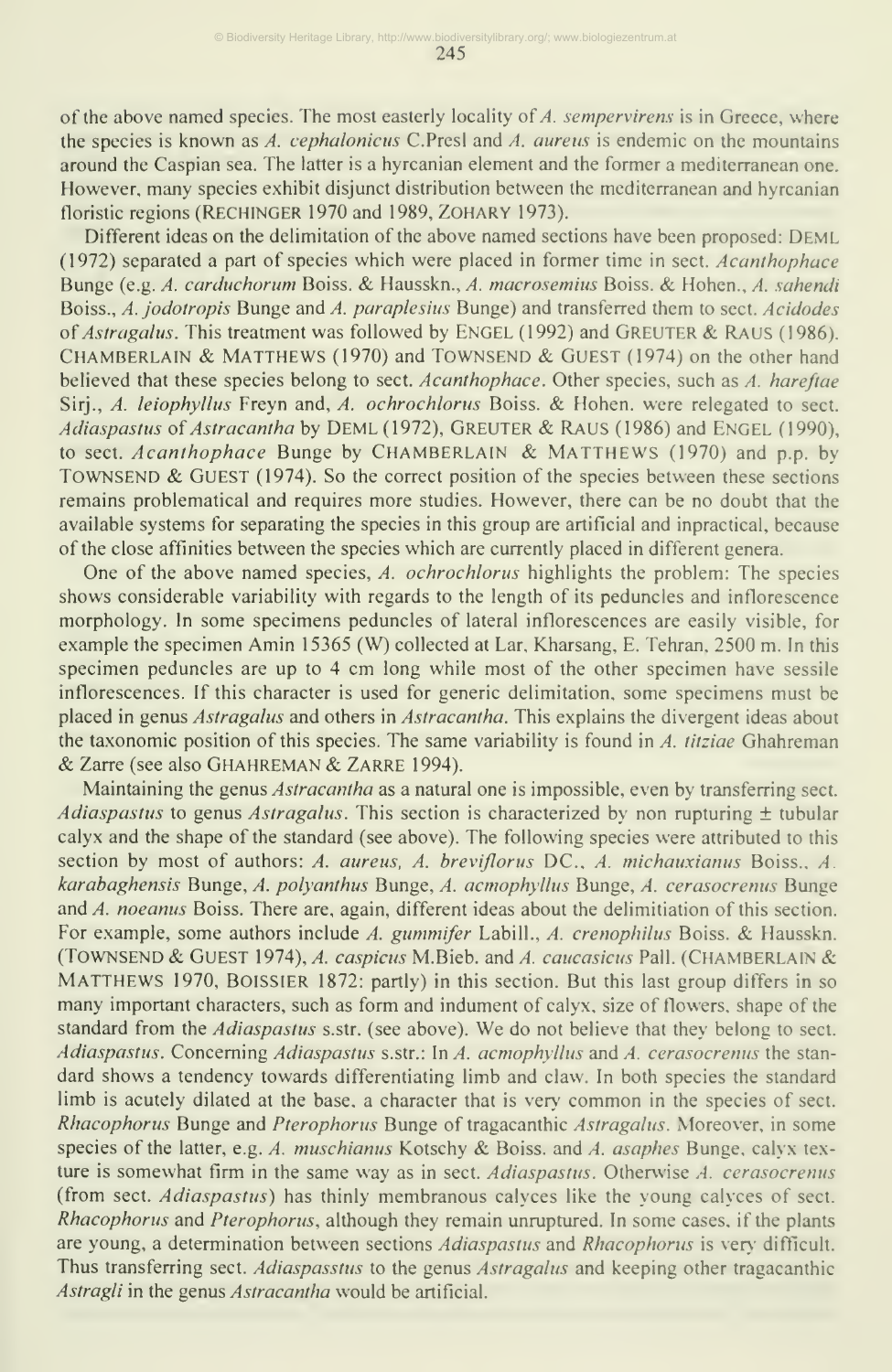Sect. Hymenostegis Bunge:

Although no single species of the sect. Hymenostegis has a close relative within traga canthic Astragalus, there are many characters in which both groups are related. For example, habit is so similar that young sterile specimens can not be identified as to which group they belong. Moreover, the shape of the standard in most of tragacanthic Astragalus, specially species of Rhacophorus and Pterophorus is elliptic-panduriform as in all species of sect. Hymenostegis. Another very important character is the form and size of the fruits. We have studied the fruits in most of the species of tragacanthic Astragalus: They are usually dorsi ventrally compressed, one-seeded, sessile and shorter than <sup>9</sup> mm, just as in sect. Hymenostegis (ZARRE & PODLECH 1996).

Moreover, some species of sect. Hymenostegis have very short peduncles, e.g. A. hirticalyx Boiss. and short pedunculate forms of A. persicus Fisch. & C.A.Mey. (ZARRE & PODLECH 1996). Such species can be mistaken for tragacanthic Astragalus. The best example for this is A. mishoensis Turill: It was originally described in sect. Rhacophorus, because the axis of the racemes are very short and the peduncles are partly absent in the type collection. But this specimen belongs really to A. hirticalyx Bunge.

Sect. *Hymenostegis* is a very homogeneous section and without doubt is one of the most natural groups in the genus Astragalus. Most probably this section is a sister group of tragacanthic Astragalus in the strictest sense (sect. Rhacophorus and Pterophorus).

#### A. distinctissimus Rech.f. & Edelb.:

This species belongs to sect. Pelta (PODLECH, in press). Sect. Pelta is related to sect. Lithophilus Bunge of subgenus Phaca Bunge in Bunge's system (PODLECH & DEML 1967). Without doubt this section is phylogenetically very far from tragacanthic Astragalus, because of the highly derived shape of its pods and imparipinnate leaves. However  $A$ , distinctissimus (nom. illeg., non Eig) possesses a cylindrical, dense compound synflorescence, which is composed of many lateral 2-4 flowered inflorescences same as in some tragacanthic species of Astragalus.

Moreover, in many other species of thorny Astragalus such as A. susianus Boiss. (sect. Campylanthus Bunge), A. hirticalyx (sect. Hymenostegis), A. diopogon Bunge (sect. Megalocystis Bunge), A. microphysa and A. callistachys Boiss. (sect. Microphysa) there is a tendency toward shorter peduncles and raceme axes. We believe that this process has occurred parallely in different groups and can not be considered as an important synapomorphic character.

## A. piptocephalus Boiss. & Hausskn.:

It is the only species of section Polystegis Boiss. Sessile lateral inflorescences and ovate and coriaceous bracts characterize the section. It was treated as a member of subgenus Tragacantha by BOISSIER (1872). TOWNSEND and GUEST (1974) considered it to be intermediate between sect. Hymenostegis (of genus Astragalus) and sect. Macrophyllium Boiss. (of genus Astracantha). No modem studies of the species have been published. Even in recent publications, in which the genus Astracantha is adopted, there are no data about the position of this species. The coriaceous bracts, tubular calyx, which is  $\pm$  closed at the mouth, and special and unique shape of the standard separate this section from the remainder of tragacanthic Astragalus. In our opinion, this species must be placed between Astragalus sect. Hymenostegis and sect. Acidodes and is not closely related to tragacanthic Astragalus. However it is yet another example for the tendency towards a shortening the the peduncles and raceme axes.

#### A. chionobiiformis C.C.Towns.:

It was placed in sect. Acanthophace by TOWNSEND & GUEST (1974) because of the presence of some black hairs on the calyx. It is a systematically isolated plant without close relatives and with a narrowly endemic distribution. It is likely to be a relic species like  $A$ .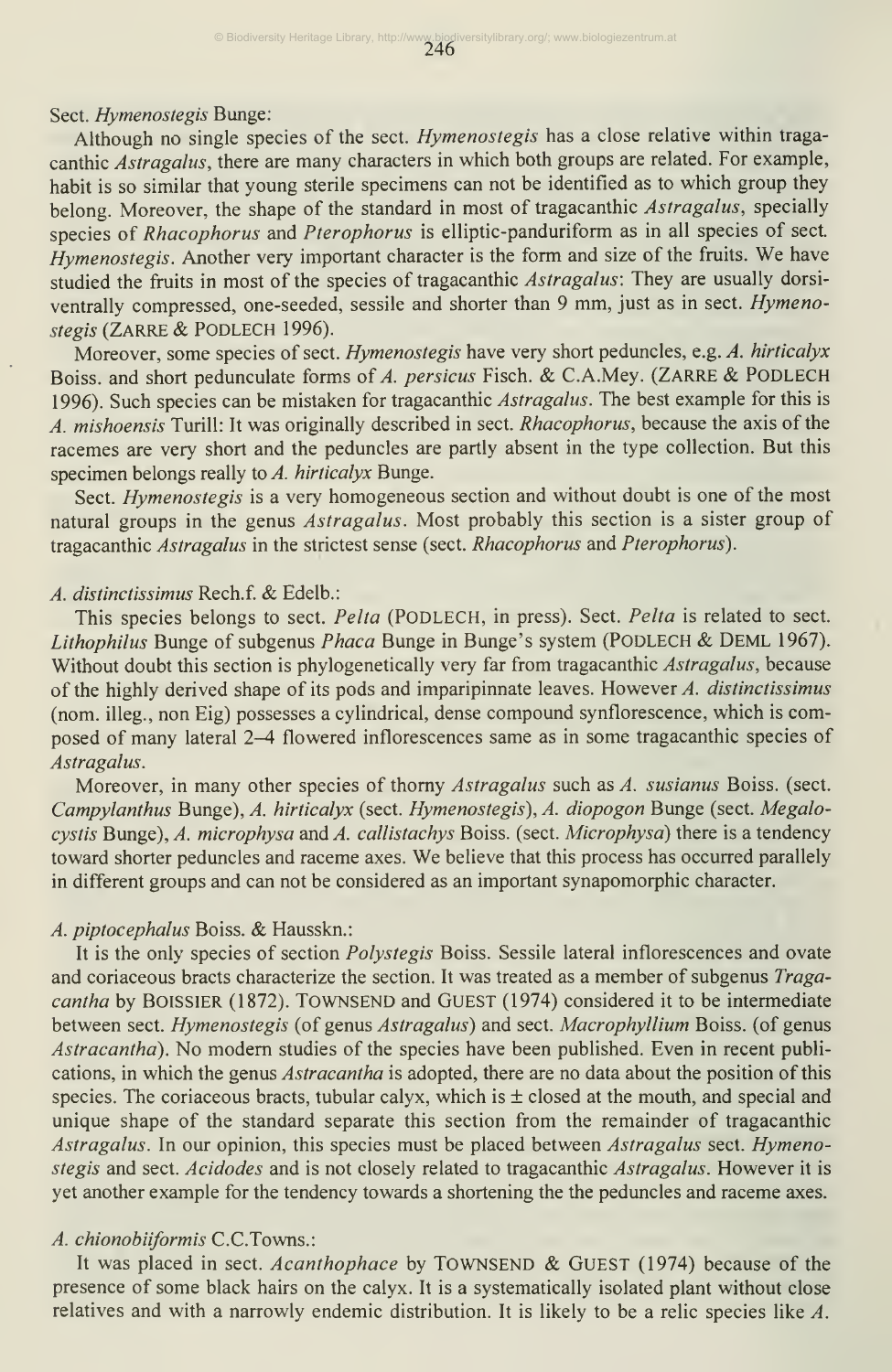piptocephalus. The species shows the same habit as most of tragacanthic species of Astragalus. Its standard is  $\pm$  platonychioid and relatively short, calyx hairs are shorter than 3 mm, peduncles and pedicels are not developed: characters by which the species is related to sect. Platonychium Bunge of genus Astracantha. Moreover, the species produces traganth gum (seen on Rechinger <sup>1</sup> 1082 in W). The only difference of this species from other tragacanthic Astragalus species is the presence of black hairs on the calyx. A separation of this species from other tragacanthic ones only according to this character would be artificial.

#### Anatomical Data

Most of our knowledge about anatomical features of thorny Astragalus results from thorn anatomical and seed micromorphological studies done by ENGEL (1990 and 1991). According to his studies the structure of seed surface in most derived groups of thorny Astragalus, such as sect. Hymenostegis and Poterion Bunge is the same as in the majority of tragacanthic Astragali. Therefore the results of seed micromorphological studies do not support the separation of tragacanthic *Astragalus* from thorny ones. Contrary to that, cross sections of thorns can indicate some important characters for separating genus Astragalus from Astracantha. The following features characterize cross sections in genus Astracantha (ENGEL 1991):

- very thick outer sclerenchymatous bundle sheeths
- small pith, mostly with lignified cell walls, and
- clear dominance of the median vascular bundle.

However, some species of thorny groups of the genus *Astragalus*, which were also studied by Engel, show all of the above mentioned characters. As an example for this case we can give A. hirticalyx of sect. Hymenostegis and most other species of this section. As discussed above, the latter is also morphologically very close to tragacanthic Astragalus. Moreover, some species of sections Microphysa and Campylanthus also show thorn anatomical features of traga canthic Astragalus.

A large median vascular bundle with its thick outer sclerenchymatous bundle sheet and very small and lignified pith characterizes sect. Brachycalyx of tragacanthic Astragalus. The same was observed in A. flexilipes Bornm. of sect. Megalocystis (Zarre, own data).

One of the most primitive sections of tragacanthic Astragalus, which is accepted by most of the authors as belonging to genus Astracantha, is the sect. Macrophyllium. Most of the species in this section have a thin outer sclerenchymatous bundle sheeth. relatively large pith without lignified cell walls, and moderately dominant median vascular bundle, characters, which are not typical of tragacanthic Astragalus.

Conclusion: Although there is a tendency to have more lignified thorns within most groups of thorny Astragalus being reflected anatomically by the above named features, the differences are gradual and can not be used to seperate the genera or even sections clearly.

## Molecular Phylogeny

Molecular data do not support tragacanthic Astragalus as a separate genus. LISTON & Wheeler (1994) have shown for the first time on the base of restriction site analysis of the chloroplast genes rpoCl and rpoC2 that the recognition of the segregate genus Astracanatha makes Astragalus paraphyletic. According to the cladogram reconstructed from the mapped restriction sites there two Astracantha species, Ac. ambolepis Fisch. and Ac. eriocephala Willd. (correctly Ac. breviflora, see PODLECH 1993) groups with A. icmadophilus Hand.-Mazz. The latter belongs either to sect. Acidodes (DEML 1972) or Acanthophace (CHAMBER-LAIN & MATTHEWS 1970) which are also morphologically similar to tragacanthic Astragalus.

247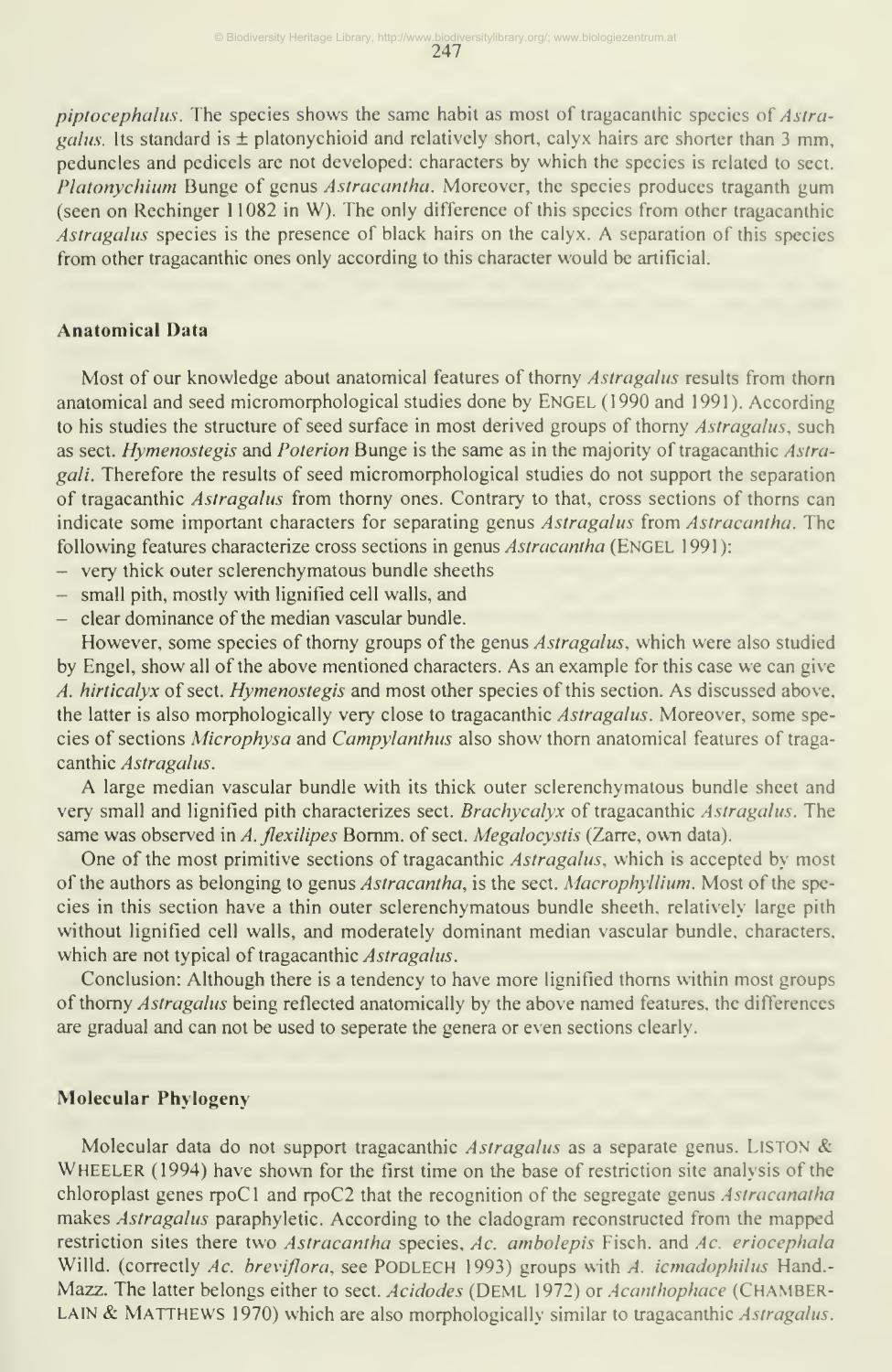So the close relationship between the above named sections and *Astracantha* is again well supported.

Moreover, nucleotide sequence variation in the internal transcribed spacer (ITS) regions of nuclear ribosomal DNA for some species of Galegeae including  $\vec{A}$ . peristerea Boiss. & Hausskn. also supports the traditional placement of the genus Astracantha within Astragalus (Sanderson & LiSTON 1995).

However, our knowledge in the field molecular phylogeny is still very poor and more comparisons especially between tragacanthic Astragalus and other thorny species of the genus Astragalus must be done (Liston, pers. comm.).

#### Results of Field Observations

Most of the tragacanthic species of *Astragalus* are cushion-forming plants of alpine or subalpine habitats. In the same way as other thorny Astragalus species they are adapted to dry and windy conditions. They are mainly late flowering and the fruits may remain attached to the plant up to november. This is also found in sections Acidodes and Hymenostegis of genus Astragalus.

Producing traganth gum is one of the very important characters which has been considered to be exclusive for this group. However, there are also some thorny Astragalus species which occasionally show this character, e.g. A. susianus, A. chrysostachys Boiss., A. glumaceus Boiss., A. keratensis Bunge and A. macrosemius. LUTZ (1910, 1922a, b) found this character also in A. armatus Willd. and A. aristatus L'Hér.  $(= A.$  sempervirens). On the other hand there are many tragacanthic Astragalus species which do not produce gum, for example A. albispinus Sirj. & Rech.f., A. stenolepis Fisch. and A. michauxianus (Zarre, own data). So this character can also not be used for delimiting the two genera.

## **Discussion**

Segregation of some natural groups from the huge genus Astragalus could simplify a taxonomic determination of the species in this genus and has been tried many times in its taxonomic history. Segregation of the genus Astracantha was one of these attempts which gained popularity for a while. Unfortunately, the group is not natural and many species have close relatives within thorny Astragalus. As it has been shown above, the presence of compound synflorescences is taxonomically not reliable and can have been arisen polyphyletically in unrelated groups. Other characters, which have been considered characteristic for genus Astracantha are problematical, due to the existence of intermediates with other thorny Astragali. The genus Astracantha in its current circumscription has close relationships to sections Acidodes, Hymenostegis, Microphysa and Acanthophace. These morpholoical and anatomical similarities are probably phylogenetically informative and not the result of convergence, as one of us previously believed. These data concur with the findings of molecular phylogeny.

Even thorn anatomical studies showed that the majority of the most derived species of thorny Astragalus and tragacanthic Astragalus have similar patterns in the size of the sclerencymateous bundle sheeth and median vascular bundles, as well as the size of the pith and the lignification of cell walls.

The tragacanthic Astragalus species are not monophyletic and can thus not be maintained even at subgeneric level. As the taxonomic treatment of our results, we synonymize the genus Astracantha with the genus Astragalus.

248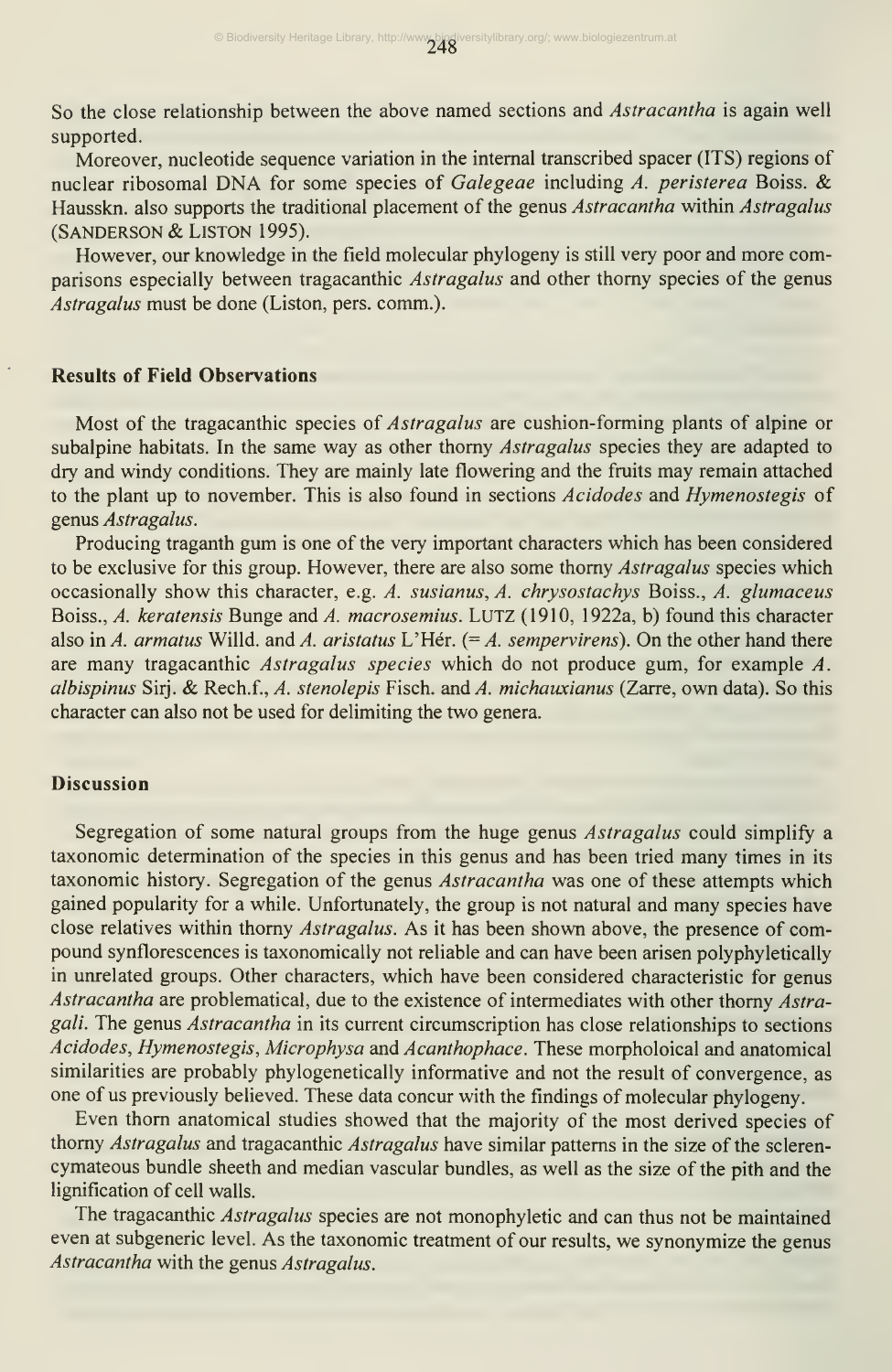249 © Biodiversity Heritage Library, http://www.biodiversitylibrary.org/; www.biologiezentrum.at

Astragalus L. subgen. Astragalus. Lectotype (AGERER-KlRCHHOFF 1976): A. christianus L.

 $=$  Astracantha Podlech, Mitt. Bot. Staatss. München 19: 4. 1983  $\equiv$  Astragalus subgen. Tragacantha Bunge, Mém. Acad. Imp. Sci. Saint Pétersb. 11(16): 77. 1868, non Tragacantha Miller.

# References

- AGERER-KIRCHHOFF, C. 1976: Revision von Astragalus L. sect. Astragalus. Boissiera 25:  $1 - 197$ .
- BOISSIER, E. 1872: Flora Orientalis, Vol. 2. Genf.
- BORISSOVA, A. 1937: Genus *Tragacantha* Mill. In: Flora Tadzhikistanica, Vol. 5. Moskau.
- 1946: Astragalus subgenus Tragacantha In: KOMAROV, V.L. (ed.): Flora URSS, Vol. 12. - Moskau.
- 1947: De generis *Tragacantha* Mill. Bot. Mater. Gerb. Bot. Inst. Komarova Akad. Nauk SSSR 10: 43-84.
- 1955: Genus *Tragacantha* Mill. In: VVEDENSKY, A.I. (ed.): Flora Uzbekistanica, Vol. 3. - Taschkent.
- BUNGE, A. 1868: Generis *Astragali* species gerontogeae. Pars prior, claves diagnosticae. -Mém. Acad. Imp. Sci. Saint Pétersb. 11(16): 1-140.
- 1869: Generis *Astragali* species gerontogeae. Pars altera, specierum enumeratio. I.c. 15(1):  $1 - 125$ .
- CHAMBERLAIN, D.P. & MATTHEWS, V.A. 1970: Astragalus In: DAVIS, P.H. (ed.): Flora of Turkey, Vol. 3. - Edinburgh.
- CZEREPANOV, S.K. 1995: Vascular plants of Russia and adjacent states (the former USSR). Cambridge.
- DEML, I. 1972: Revision der Sektionen Acanthophace Bunge und Aegacanatha Bunge der Gattung Astragalus L. - Boissiera 21: 1-135.
- Engel, T. 1990: Domenanatomie und Samenmikromorphologie der kleinasiatischen Vertreter der Gattung Astracantha Podl. sowie der dornigen Arten der Gattung Astragalus L. (Fabaceae) - Dissertationes Botanicae, Vol. 151. - Berlin.
- 1991: The evolution of rachis thorns in *Astragalus* and *Astracantha* (Leguminosae) and the systematic applicability of thorn anatomy. - Fl. Veg. Mundi 9: 17-27.
- GHAHREMAN, A. & ZARRE M., S. 1994: A new species of *Astragalus L. sect. Acidodes* Bunge (Fabaceae) from Iran. - Sendtnera 2: 283-285.
- Greuter, W., Bürdet, H.M. & Long, G. 1989: Med-Checklist, Vol. 4. Genf.
- Greuter, W. & Raus, T. (eds.) 1986: Med-Checklist Notulae, 12. Willdenowia 15: 413- 432
- LISTON, A. & WHEELER, J.A. 1994: The phylogenetic position of the genus *Astragalus* (Fabaceae): Evidence from the chloroplast genes rpoCl and rpoC2. - Biochem. Syst. Ecol. 22: 377-388.
- LOCK, J.M. 1989: Legumes of Africa, A Check-List. Kew.
- & SIMPSON, K. 1991: Legumes of West Asia. A Check-List. Kew.
- Lutz, L. 1910: Sur le mode de formation de la gomme adragante. Bull. Soc. Bot. France 57: 250-257.
- 1922 a: Nouvelles observations sur les Astragales <sup>ä</sup> gomme adragante. Bull. Soc. Bot. France 69: 79-80.
- 1922 b: Formation de gomme adragante par l'Astragalus aristatus L'Hér. dans la région brianconnaise. - Bull. Soc. Bot. France 69: 480-481.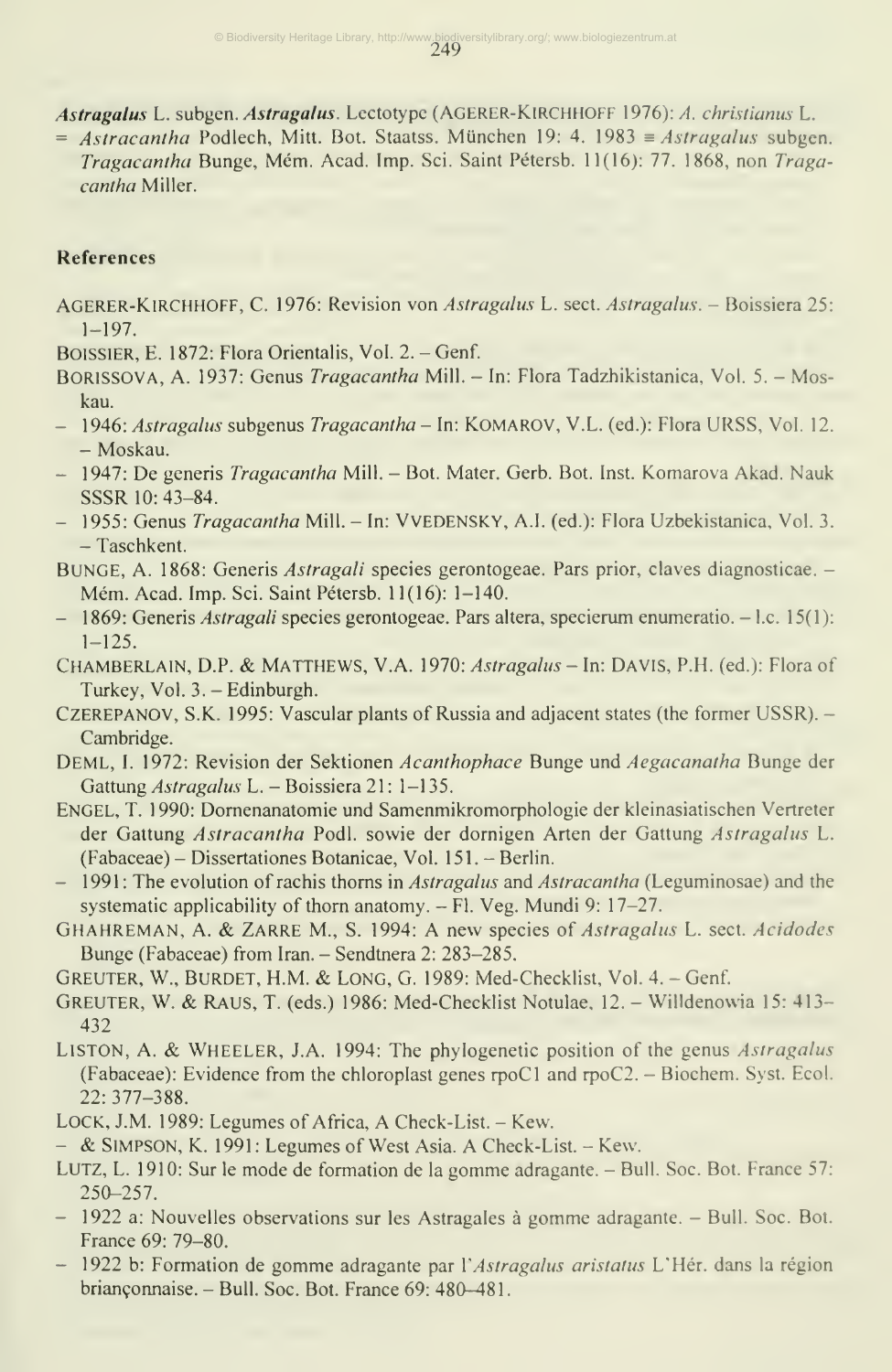- PODLECH, D. 1982: Neue Aspekte zur Evolution und Gliederung der Gattung Astragalus. -Mitt. Bot. Staatssamml. München 18: 359-378.
- 1983: Zur Taxonomie und Nomenklatur der tragacanthoiden Astragali. Mitt. Bot. Staats samml. München 19: 1-23.
- 1986: Taxonomic and phytogeographical problems in *Astragalus* of the Old World and South-West Asia. - Proc. Roy. Soc. Edinburgh 89: 37-43.
- 1990: Die Typifizierung der altweltlichen Sektionen der Gattung Astragalus L. (Leguminosae). - Mitt. Bot. Staatssamml. München 29: 461^94.
- 1993: Beiträge zur Kenntnis der Gattung Astragalus L. (Leguminosae), III-IV. Sendtnera  $1: 267 - 272.$
- & DEML, I. 1967: Eine interessante neue Astragalus-Art aus Afghanistan (Beiträge zur Flora von Afghanistan I). - Mitt. Bot. Staatssamml. München 6: 541-46.
- RASULOVA, M.R. & SHARIPOVA, B. 1978: Genus Tragacantha In: OVCZINNIKOV, P.N. (ed.): Flora Tadzhikskoj SSR, Vol. 5. - Leningrad.
- Rechinger, K.H. 1970: Die mediterran-iranischen Florenbeziehungen. Feddes Repert. 81: 223-227.
- 1989: Fifty years of botanical research in the flora iranica area In: TAN, K. (ed.): The Davis and Hedge Festschrift: 301-349. - Edinburgh.
- REER, U. & PODLECH, D. 1986: Die europäischen Vertreter der Gattung Astracantha Podlech (Leguminosae). - Mitt. Bot. Staatssamml. München 22: 513-569.
- SANDERSON, M.J. & LISTON, A. 1995: Molecular phylogenetic systematics of Galegeae, with special reference to Astragalus - In: CRISP, M. & DOYLE, J.J. (eds.): Advances in Legume Systematics 7: Phylogeny: 331-350. - Kew.
- TiETZ, S. 1988: Revision von Astragalus L. sect. Campylanthus Bunge, sect. Microphysa Bunge und sect. Poterion Bunge. - Mitt. Bot. Staatssamml. München 27: 135-380.
- 1996: Bemerkungen zu Astragalus L. sect. Tricholobus Bunge (Fabaceae). Sendtnera 3: 177-186.
- & ZARRE M., S. 1994: Revision von Astragalus L. sect. Megalocystis Bunge (Fabaceae). -Sendtnera 2: 287-363.
- TOWNSEND, C.C. & GUEST, E. 1974: Flora of Iraq, Vol. 3: Leguminosales. Bagdad.
- Yakovlev, G.P., Sytin, A.K. & ROSKOV, Ju.R. 1996: Legumes of Northern Eurasia: A Check-List. - Kew.
- ZARRE M., S. & PODLECH, D. 1996: Taxonomic revision of Astragalus L. sect. Hymenostegis Bunge (Leguminosae). - Sendtnera 3: 255-312.
- ZOHARY, M. 1973: A Geobotanical Foundation of Middle Asia. Stuttgart.

Shahin Zarre M., Prof. Dr. Dietrich Podlech, Institut fur Systematische Botanik der Ludwig-Maximilians-Universität München, Menzinger Str. 67, D-80638 München.